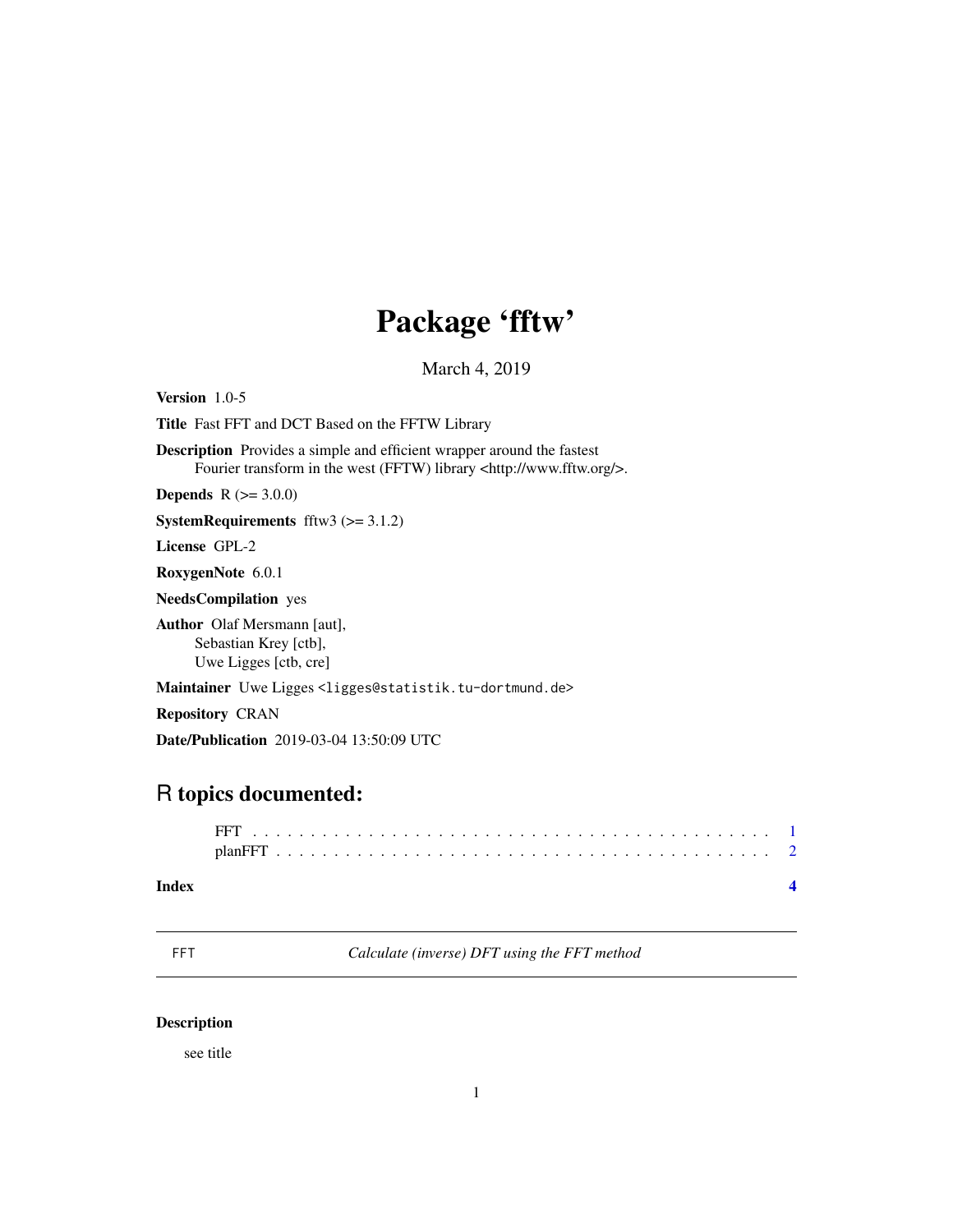#### <span id="page-1-0"></span>Usage

```
FFT(x, ..., plan, inverse=FALSE)
IFFT(x, ..., plan, scale=TRUE)
DCT(x, ..., plan, type=1, inverse=FALSE)
IDCT(x, ..., plan, type=1, scale=TRUE)
```
#### Arguments

| x       | (complex) vector to process                                |
|---------|------------------------------------------------------------|
| $\cdot$ | ignored                                                    |
| plan    | FFTW plan, can be missing                                  |
| inverse | perform inverse transform, provided for fft compatibility. |
| scale   | scale results                                              |
| type    | type of DCT                                                |

#### Author(s)

Olaf Mersmann <olafm@statistik.uni-dortmund.de>

#### See Also

[planFFT](#page-1-1)

#### Examples

```
n \le -2**16x \leftarrow \text{norm}(n)p <- planFFT(n)
y <- FFT(x, plan=p)
Mod(x - IFFT(FFT(x)))
```
<span id="page-1-1"></span>planFFT *Create FFTW plan*

#### Description

see title

#### Usage

planFFT(n, effort=0) planDCT(n, type=1, effort=0)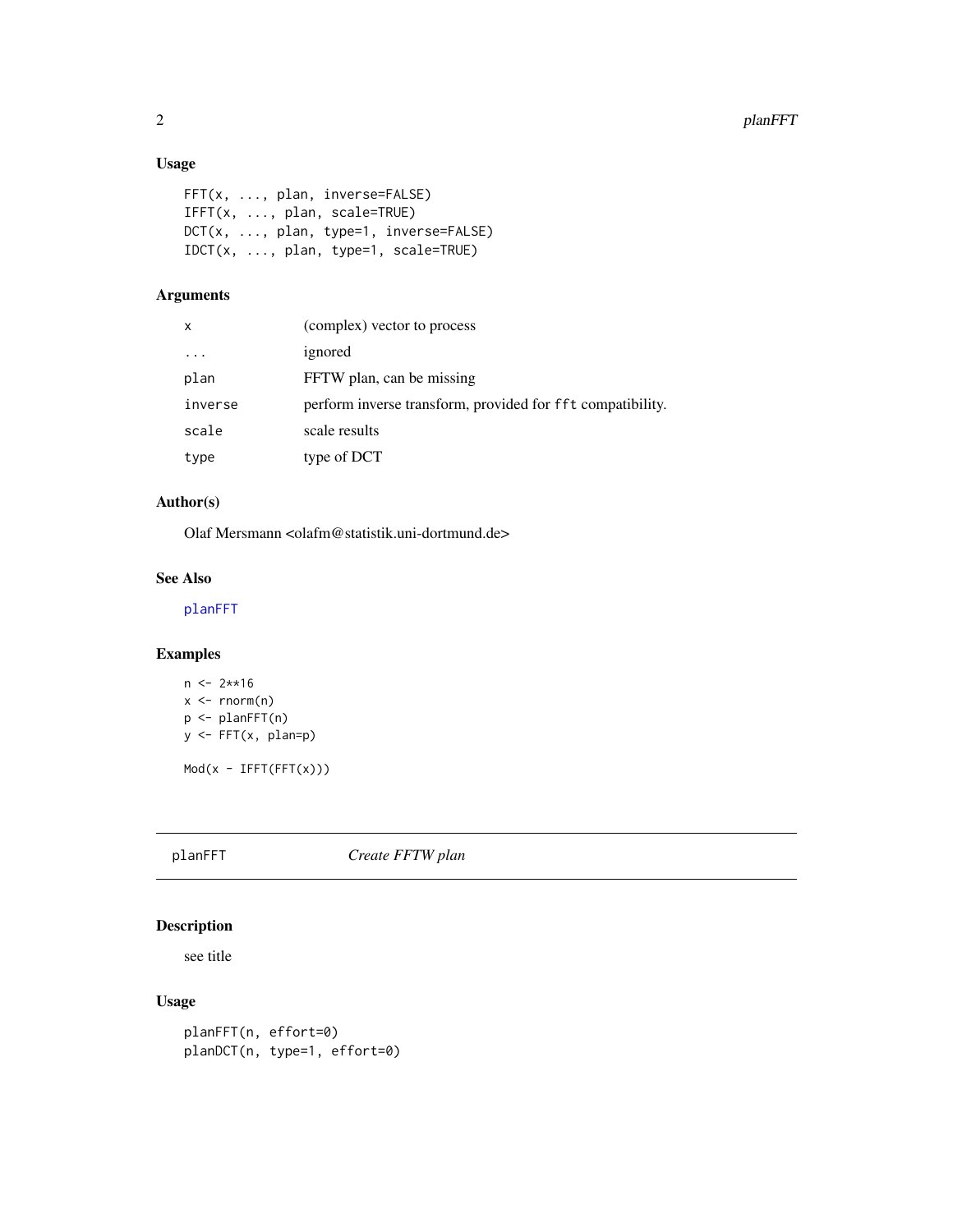#### <span id="page-2-0"></span>planFFT 3

#### Arguments

|        | size of transform                                               |
|--------|-----------------------------------------------------------------|
| type   | type of DCT                                                     |
| effort | how hard fftw tries to find an optimal plan $(0 \text{ to } 3)$ |

#### Author(s)

Olaf Mersmann <olafm@statistik.uni-dortmund.de>

#### See Also

[FFT](#page-0-1) and [IFFT](#page-0-2)